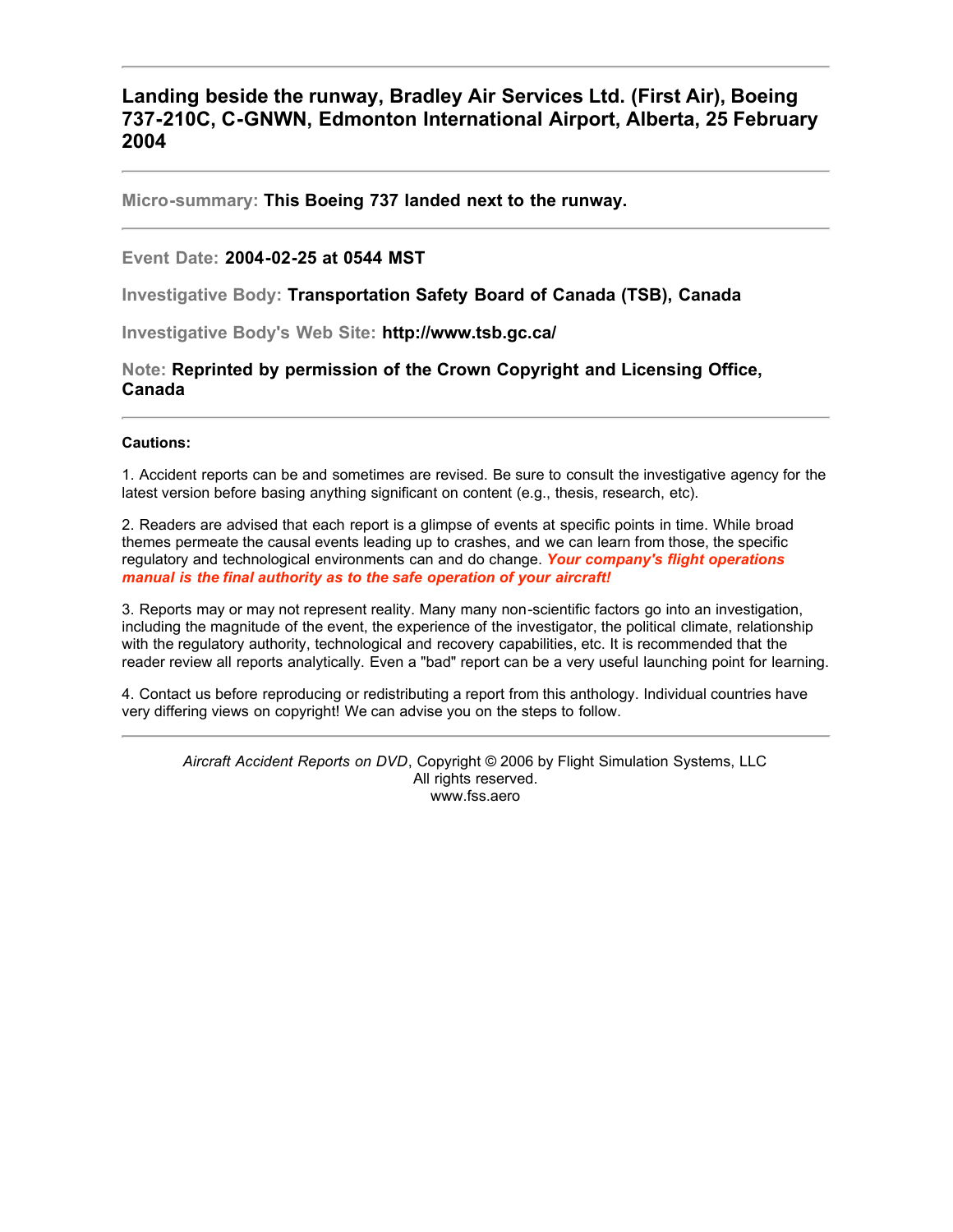Transportation Safety Board of Canada



Bureau de la sécurité des transports du Canada

# **AVIATION INVESTIGATION REPORT A04W0032**



# **LANDING BESIDE THE RUNWAY**

# **BRADLEY AIR SERVICES LTD. (FIRST AIR) BOEING 737-210C C-GNWN EDMONTON INTERNATIONAL AIRPORT, ALBERTA 25 FEBRUARY 2004**

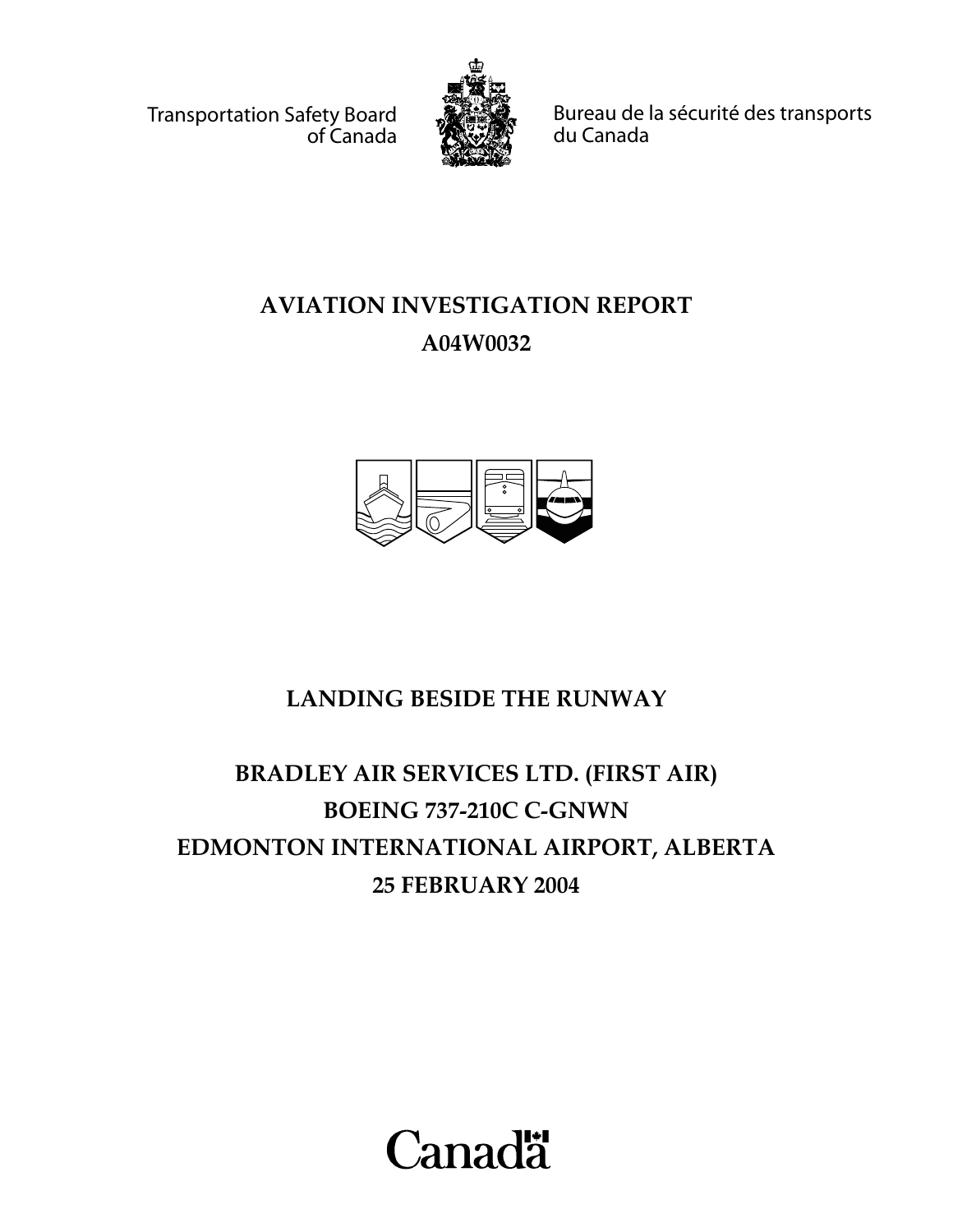The Transportation Safety Board of Canada (TSB) investigated this occurrence for the purpose of advancing transportation safety. It is not the function of the Board to assign fault or determine civil or criminal liability.

## Aviation Investigation Report

## Landing Beside the Runway

Bradley Air Services Ltd. (First Air) Boeing 737–210C C–GNWN Edmonton International Airport, Alberta 25 February 2004

Report Number A04W0032

### *Summary*

The Boeing 737–210C (C–GNWN, serial number 21067) was operating as Flight FAB 6501 from Lupin, Nunavut, to Edmonton, Alberta. The runway visual range (RVR) provided to the flight crew prior to commencing the approach to Runway 12 at Edmonton was 1200 RVR, with a runway light setting of 5. The crew flew the instrument landing system approach in darkness and touched down on the infield to the left of the runway surface, at 0544 mountain standard time. The aircraft travelled approximately 1600 feet before returning to the runway. After the aircraft was brought to a full stop, aircraft rescue and firefighting was requested by the flight crew. One runway light, four taxiway lights, and one hold sign were struck by the aircraft. There were no injuries and the passengers deplaned via the rear airstairs door.

*Ce rapport est également disponible en français.*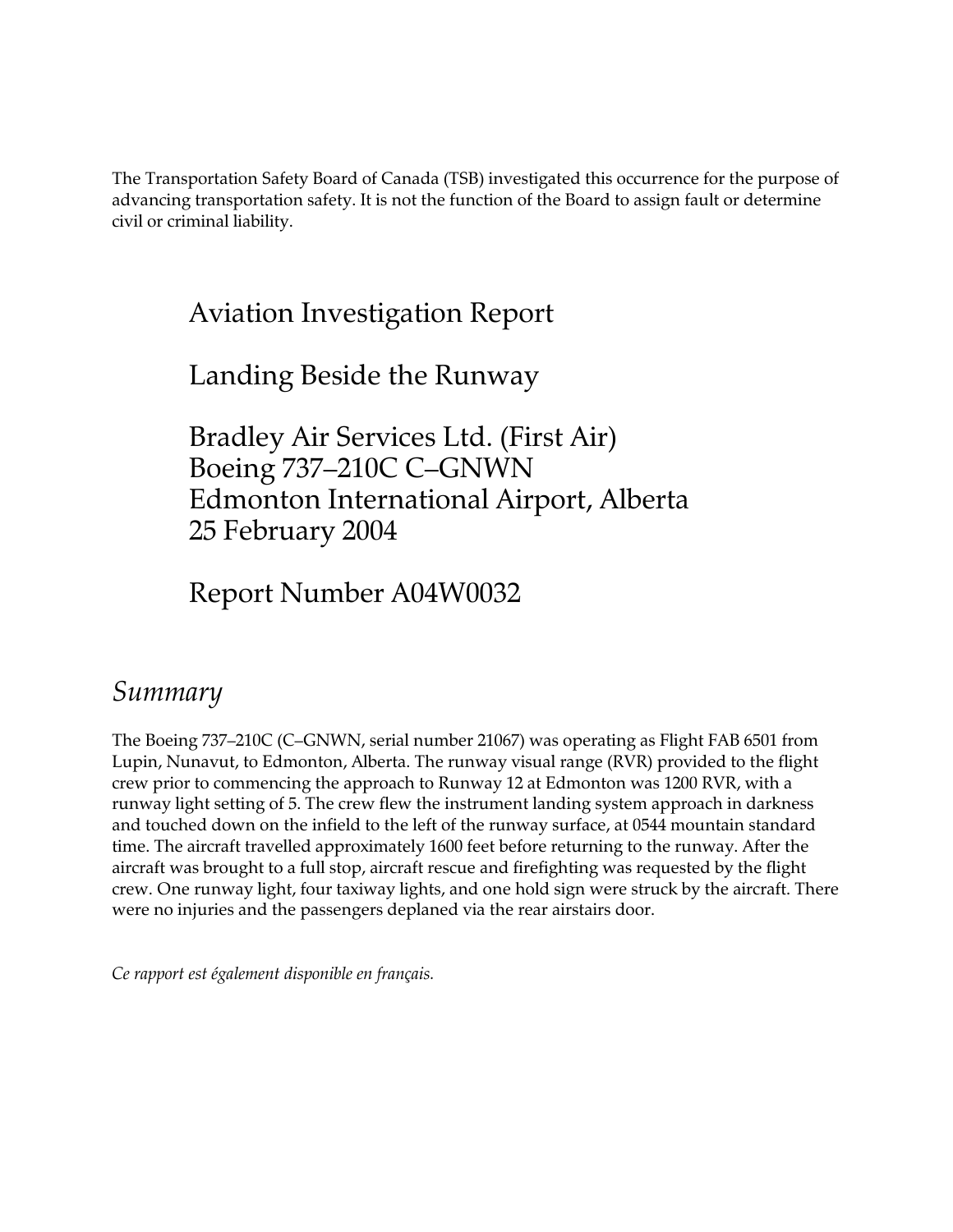# *Other Factual Information*

Records show that the aircraft was certified and equipped, and was maintained in accordance with existing regulations and approved procedures. C–GNWN is a Boeing 737–210C (combi) that was modified with a forward main cabin cargo compartment, a cargo door and a gravel kit. The aircraft's weight and centre of gravity were within limits. Testing of the aircraft's auto-flight and approach avionics revealed the equipment was operating within design tolerances.

The aerodrome forecast for the airport, issued on 25 February 2004 at 0439 mountain standard time (MST) $^1$  and valid from 0500 to 0500, was as follows: winds variable at 3 knots, visibility 0 statute miles (sm) in freezing fog, temporarily from 0500 to 0800, 2 sm in mist, and ceilings broken at 25 000 feet above sea level. The hourly weather report (METAR) issued at 0600, 15 minutes after the occurrence, was as follows: winds calm, visibility  $\frac{1}{8}$  sm, Runway 12 RVR 1000 feet, Runway 30 RVR 800 feet in freezing fog, vertical visibility 300 feet, temperature -14°C, dew point -15°C, altimeter setting 29.76, and remarks, fog 8/8 and frost on the indicator.

The flight crew members were certified and qualified for the flight in accordance with existing regulations. The captain had a total of 25 000 hours total time with about 6000 hours on B–737 aircraft. In the previous 30 days, the captain flew 21 hours. The first officer had approximately 6000 hours total time with about 3200 hours on B–737 aircraft. In the previous 30 days, the first officer flew 33 hours.

Both pilots woke at approximately 0530 on February 24, to start the schedule. They had obtained adequate rest before the start of the schedule and were not tired when they checked into the day-room in Yellowknife. Neither pilot slept for any significant amount of time in the day-room, having just wakened a few hours earlier. The First Air *Operations Manual*, Section 4.1.3.3, which is compliant with *Canadian Aviation Regulations*, allows flight crews to reset their duty day if they are provided an opportunity to obtain not less than eight consecutive hours of sleep in suitable accommodation, time for meals, personal hygiene, and time to travel to and from the rest facility. The flight crew arrived at the hotel in Yellowknife at about 1000 and left at about 1830.

The captain and first officer had been awake for almost all of the 24 hours before the occurrence. Studies show that long periods of wakefulness produce a significant degradation in human performance.<sup>23</sup> Performance decrements are noted in reaction time, arithmetic, signal detection, meter reading accuracy, safety alarm alerts, random number addition speed, psychomotor and cognitive functioning, etc.<sup>4</sup> Rest taken during a person's normal waking period is not normally

<sup>&</sup>lt;sup>1</sup> All times are MST (Coordinated Universal Time minus seven hours).

<sup>2</sup> D. Dawson and K. Reid, "Fatigue, Alcohol and Performance Impairment," *Nature* (1997), pp. 388, 235.

<sup>&</sup>lt;sup>3</sup> R.G. Angus et al., "Sustained Operations Study: From the Field to the Laboratory," in C. Stampi (ed.), *Why We Nap: Evolution, Chronobiology and Functions of Polyphasic and Ultra-short Sleep* (Boston: 1992), pp. 217–241.

<sup>4</sup> S. Sonnentag and M. Frese, "Stress in Organizations," in W.C. Borman, D.R. Ilgen and R.J. Klimoski (eds.), *Handbook of Psychology, Volume 12, Industrial and Organizational*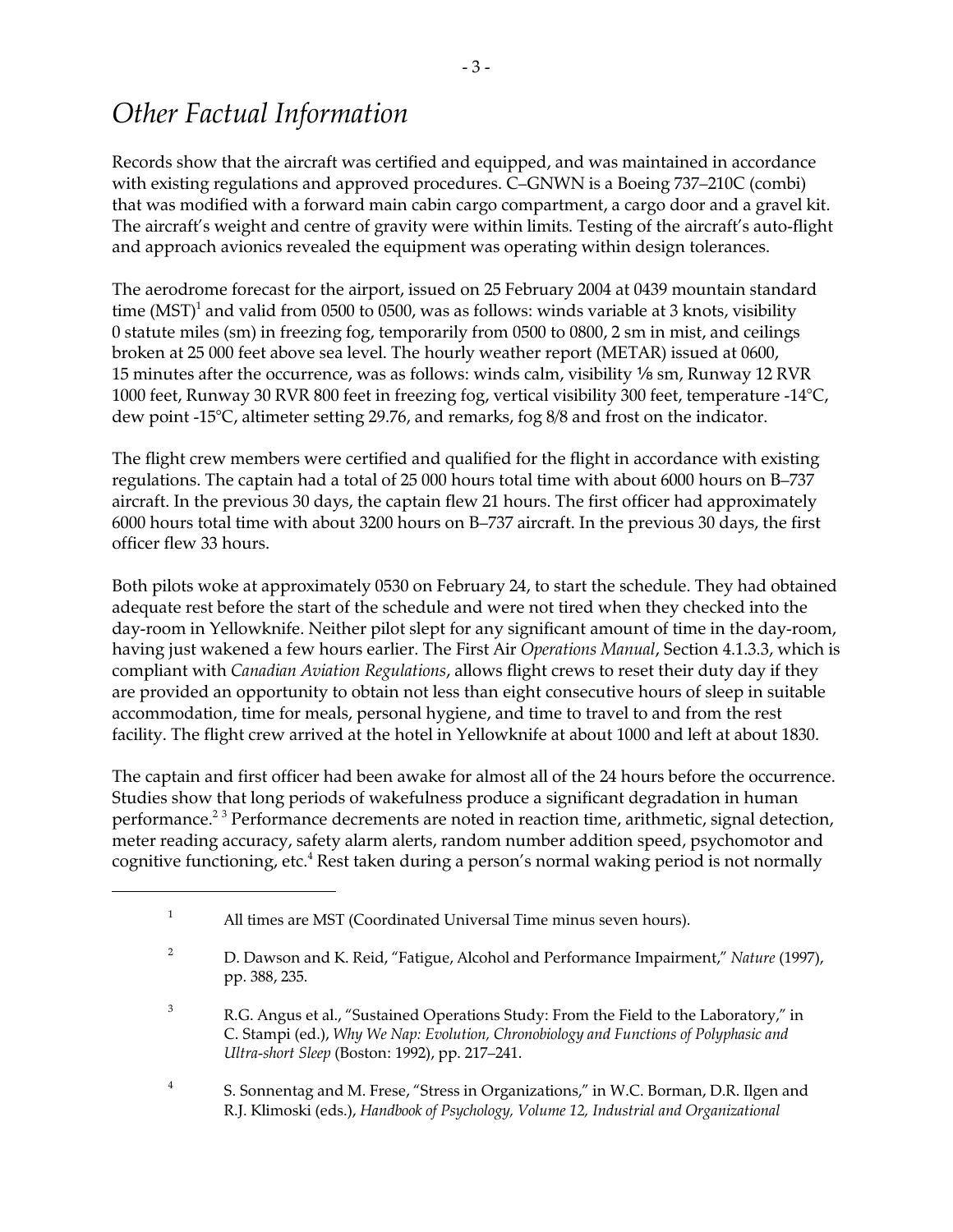of sufficient quality to be fully restorative.<sup>5</sup> These rests may reduce fatigue, but not all of the performance decrements associated with residual fatigue.<sup>6</sup> However, even a full eight hours of sleep would not be sufficient to re-set the crew's circadian rhythm for a flight planned late at night. $7$ 

FAB 6501 was the return flight from Lupin (CYWO) on a charter that started in Edmonton (CYEG) the previous evening. This was a relatively new charter contract for a mining company, and this was the third time First Air had conducted the trip. The schedule for the charter required the flight crew to fly four legs over a 20-hour period with a 10-hour rest period during the daytime stopover in Yellowknife, Northwest Territories (CYZF). The scheduled arrival and departure times for the flights were planned as follows, starting on 24 February 2004:

|  | FAB 951 CYEG – CYZF depart 0725 arrive 0912 (day room provided in YZF) |
|--|------------------------------------------------------------------------|
|  | FAB 956 CYZF – CYEG depart 2045 arrive 2226                            |
|  | FAB 6500 CYEG – CYWO depart 2345 arrive 0145                           |
|  | FAB 6501 CYWO – CYEG depart 0305 arrive 0505                           |

The aircraft's actual arrival and departure times were fairly close to the scheduled times until the departure from Lupin. The flight crew was advised by First Air dispatch of low visibilities due to fog in Edmonton, and they delayed the departure for approximately 40 minutes to assess the weather and plan for contingencies. FAB 6501 departed Lupin at 0340 MST with Calgary, Alberta, as the alternate airport.

When FAB 6501 contacted Edmonton arrival at 0519, the visibility for Runway 30 was 1200 RVR, the approach ban limit, and the flight crew briefed for an approach to that runway. During the next 14 minutes, the visibility for Runway 30 increased to 3000 RVR but then decreased to 900 RVR with the other runways, 12 and 02, reporting 800 RVR. The flight crew planned to hold for approximately 30 minutes at an initial approach fix for Runway 30 and wait for the visibility

<sup>5</sup> E.D. Weitzman and D.F. Kripke, "Experimental 12-hour Shift of the Sleep-Wake Cycle in Man: Effects on Sleep and Physiological Rhythms," in L.C. Johnson, D.I. Tepas, W.P. Colquhoun and M.J. Colligan (eds.), *Biological Rhythms, Sleep and Shift Work* (New York: Spectrum Publishing, 1981),pp. 93–110.

<sup>6</sup> P. Naitoh, "Circadian Cycles and Restorative Power of Naps," in L. C. Johnson, D.I. Tepas, W.P. Colquhoun and M.J. Colligan (eds.), *Biological Rhythms, Sleep and Shift Work* (New York: Spectrum Publishing, 1981), pp. 553–580.

<sup>7</sup> K.E Klein and H.M. Wegmann, *Significance of Circadian Rhythms in Aerospace Operations* (Neuilly sur Seine, France: NATO AGARD, NATO AGARDograph no. 247, 1981).

*Psychology* (Hoboken, New Jersey: John Wiley & Sons, 2003), pp. 453–491. Studies have shown that fatigue in stressful situations can impair basic cognitive processes such as attention and working memory. The fatigued and stressed individual may not be able to retain as much information in working memory while making a decision, nor will he or she be able to simultaneously pay attention to as many pieces of information. The combination of stress and fatigue can also result in further impairing working memory and narrowing attention span.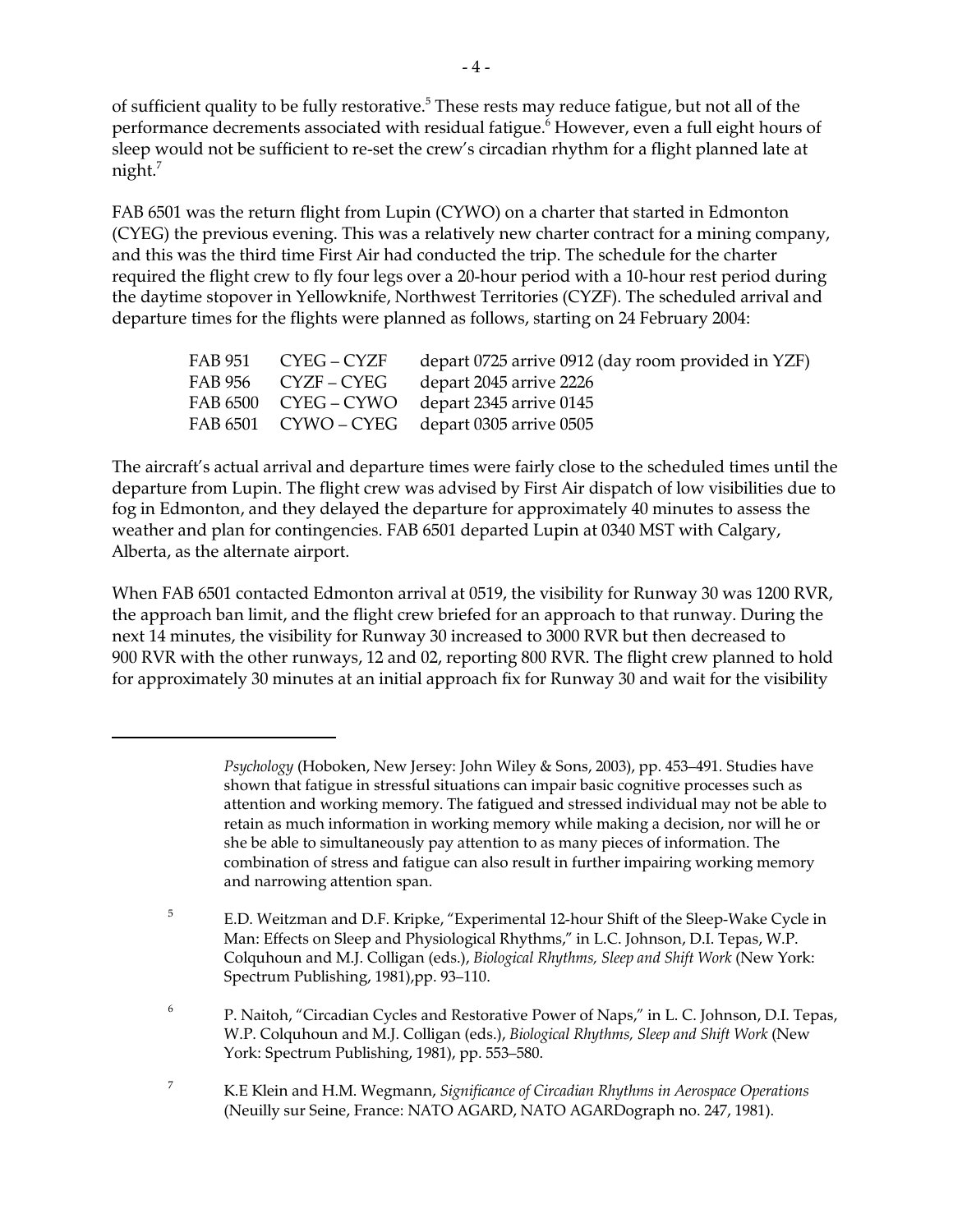to increase. Before entering the hold, the visibility for Runway 12 increased to 1200 RVR with a light setting of 5, so the crew requested the instrument landing system (ILS) approach to Runway 12 and briefed for that approach.

During radar vectors for the approach, the visibility for Runway 12 remained at 1200 RVR, while Runway 30 averaged 600 RVR. At 0541, FAB 6501 switched to tower frequency and was given the following information: wind 220° Magnetic (M) at 3 knots, altimeter setting 29.76, and 1200 RVR with a light setting of 5. Less than one minute later, FAB 6501 crossed the final approach fix (Devon beacon) established on the ILS glide path and localizer for Runway 12.

The first officer was flying the approach and briefed for a pilot-monitored approach (PMA). The generic industry PMA technique used by some companies is one where the first officer flies the aircraft on to the approach minimums while the captain monitors the instruments. Approaching minimums, the captain begins to look outside for the appropriate visual cues. At decision height, if the captain has the appropriate visual cues to land, he would take control, or have the first officer continue on instruments until the appearance of more visual cues and then take control, and complete the visual landing. When control is transferred, the first officer continues to monitor the flight instruments until touchdown. If visual references are lost at any time, the captain would command a missed approach, and the first officer would fly the missed approach procedure.

Both flight crew members of FAB 6501 had worked for another employer flying Boeing 737s with a PMA procedure similar to the generic industry PMA standard operating procedure (SOP). The flight crew used the PMA SOPs from their previous employer rather than the First Air PMA SOPs, as they felt they were more complete and were better suited to the conditions in which they were flying.

The First Air PMA SOP says that the captain shall monitor the flight instruments and ensure that the procedure is being flown as briefed. The first officer shall fly the aircraft and published approach as briefed, until the captain assumes control. At decision height, if the captain has sufficient visual references to land the aircraft, he shall announce, "minimums – my controls, landing." The first officer will respond "your controls" and assume pilot-not-flying duties. When the captain has assumed control, the first officer shall continue to monitor the flight instruments until the aircraft has landed and reverse thrust has been initiated.

When FAB 6501 intercepted the final approach course, the autopilot was set in VOR/LOC mode. The First Air Boeing 737 *Operations Manual* stated that if glide slope signals were erratic, only LOC mode was to be used on the autopilot. This was the preferred method used by First Air flight crews to avoid excessive pitch movements by the autopilot when coupled to the glide path in AUTO APP mode. These movements could be

#### **Autopilot Approach Modes**

VOR/LOC mode is used to automatically intercept and track the selected radio course. Crosswind compensation occurs after the course is engaged. AUTO APP mode is used to automatically capture ILS localizer and glide slope. After glide path capture at 1500 feet RAD ALT or below, localizer sensitivity is reduced from 100% to 50% as altitude decreases to 100 feet. Glide path sensitivity is reduced to 0% as altitude decreases to 50 feet. This attenuation feature is incorporated to prevent the aircraft from making any large pitch or roll changes low to the ground. There is no localizer sensitivity attenuation while in VOR/LOC mode.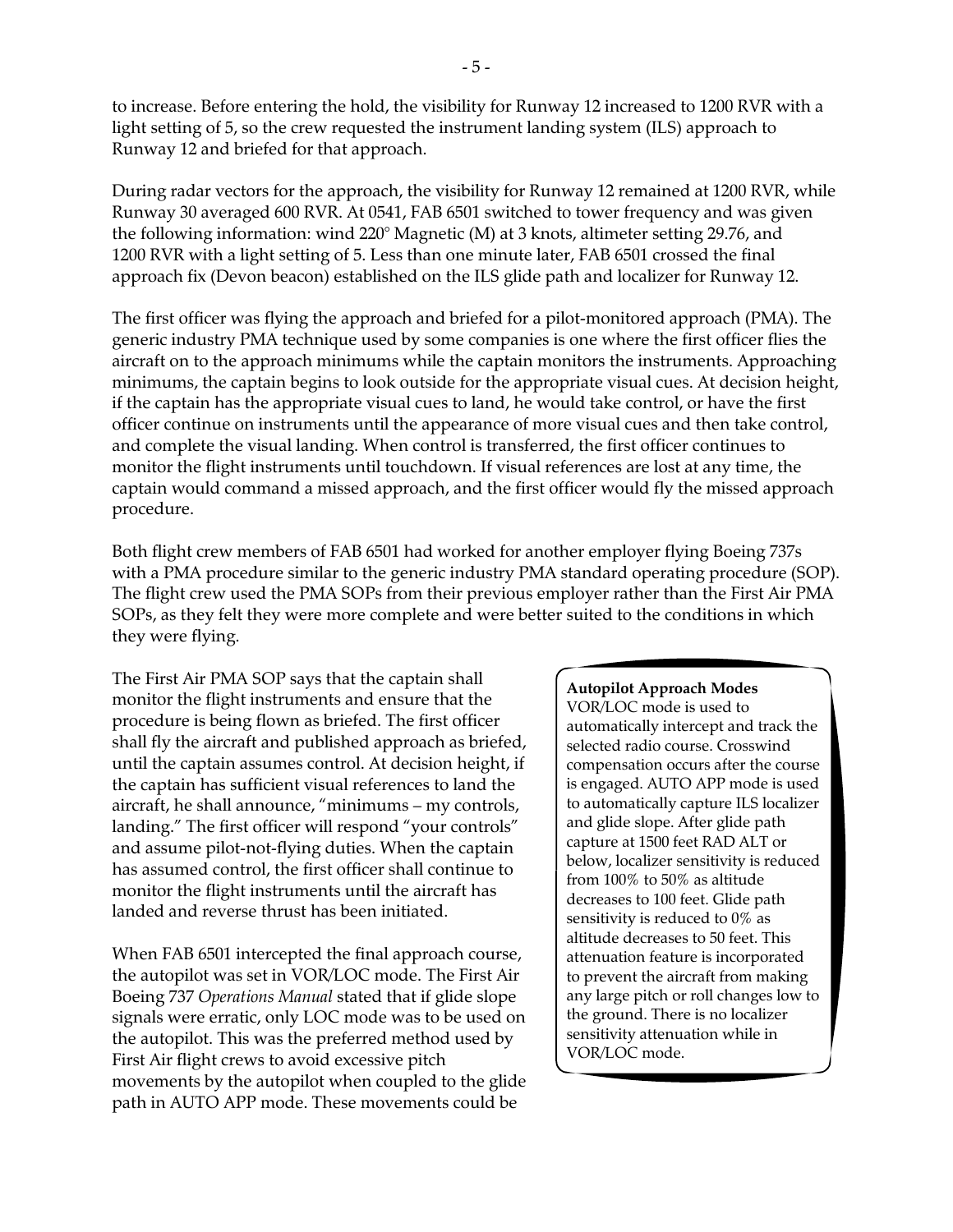the result of obstacles interfering with the glide path, autopilot anomalies, or configuration changes requiring a lot of trim adjustment – lowering flaps and landing gear. During the approach, just prior to crossing the final approach fix, the aircraft configuration was changed, in about 30 seconds, from flaps 5 and landing gear up to flaps 30 and gear down.

While in VOR/LOC mode, the glide path was being followed in control wheel steering mode, where the first officer manually controlled the pitch of the aircraft through the autopilot to maintain the glide path profile. After crossing the final approach fix, with aircraft configured for landing, the first officer elected to leave the autopilot in VOR/LOC mode.

The aircraft was in clear air until approximately 500 feet above ground level (agl), when it entered the ground-based fog layer. The glow of the runway approach lighting was observed by both the load master, seated in the jump seat, and the captain. At minimums (200 feet agl) the captain saw the approach lighting strobes and commanded the first officer to continue. At approximately 65 feet agl, the captain observed the runway edge lighting, took control of the aircraft, disconnected the autopilot and reduced the rate of descent. The first officer continued to monitor the instruments and called out airspeeds and descent rates.

The aircraft was equipped with a flight data recorder (FDR) and cockpit voice recorder (CVR). Both operated as expected and provided useable information.

The FDR data showed that the aircraft crossed the threshold at a height of approximately 45 feet at 129 KIAS (Vref +10), heading 120° M. Descending over the runway, manual control inputs resulted in the aircraft drifting slightly right of the runway centreline, with a maximum displacement of approximately 10 feet. At about 40 feet agl, the aircraft was turned to the left to regain the centreline; the maximum bank angle achieved was 16° left wing down during this manouevre before returning to a near wings level attitude. This would have placed the left wing tip 33 feet and left engine pod 31 feet above the runway surface. At 15 feet agl, the power was reduced to idle; the captain had difficulty seeing the runway edge lighting at that time. Approximately four seconds later, it became evident to the flight crew that the aircraft was going to touch down beside the runway. The first officer called for go-around thrust and started to advance the thrust levers. Recognizing the aircraft's low energy state and position relative to the runway, the captain immediately retarded the thrust levers, and the aircraft touched down with a vertical deceleration of 2.3*g*.

At touchdown the aircraft's heading was 117° M. The right main landing gear touched down first, approximately 8 feet off the left edge of the runway and 2700 feet from the threshold. The initial track of the main gear through the snow was approximately 109° M. Reverse thrust and a large input of right rudder were applied shortly after touchdown. The marks left by the aircraft through the snow were consistent with the aircraft sliding sideways, up to 23° nose-right of the aircraft's track. These corrective actions by the flight crew resulted in the aircraft regaining the runway after travelling 1600 feet beside it and crossing Taxiway A2. The aircraft was brought to a stop on the runway centreline, 4550 feet from the threshold (see Figure 1). At the time of touchdown, the RVR was 1200 for Runway 12 and 800 for Runway 30.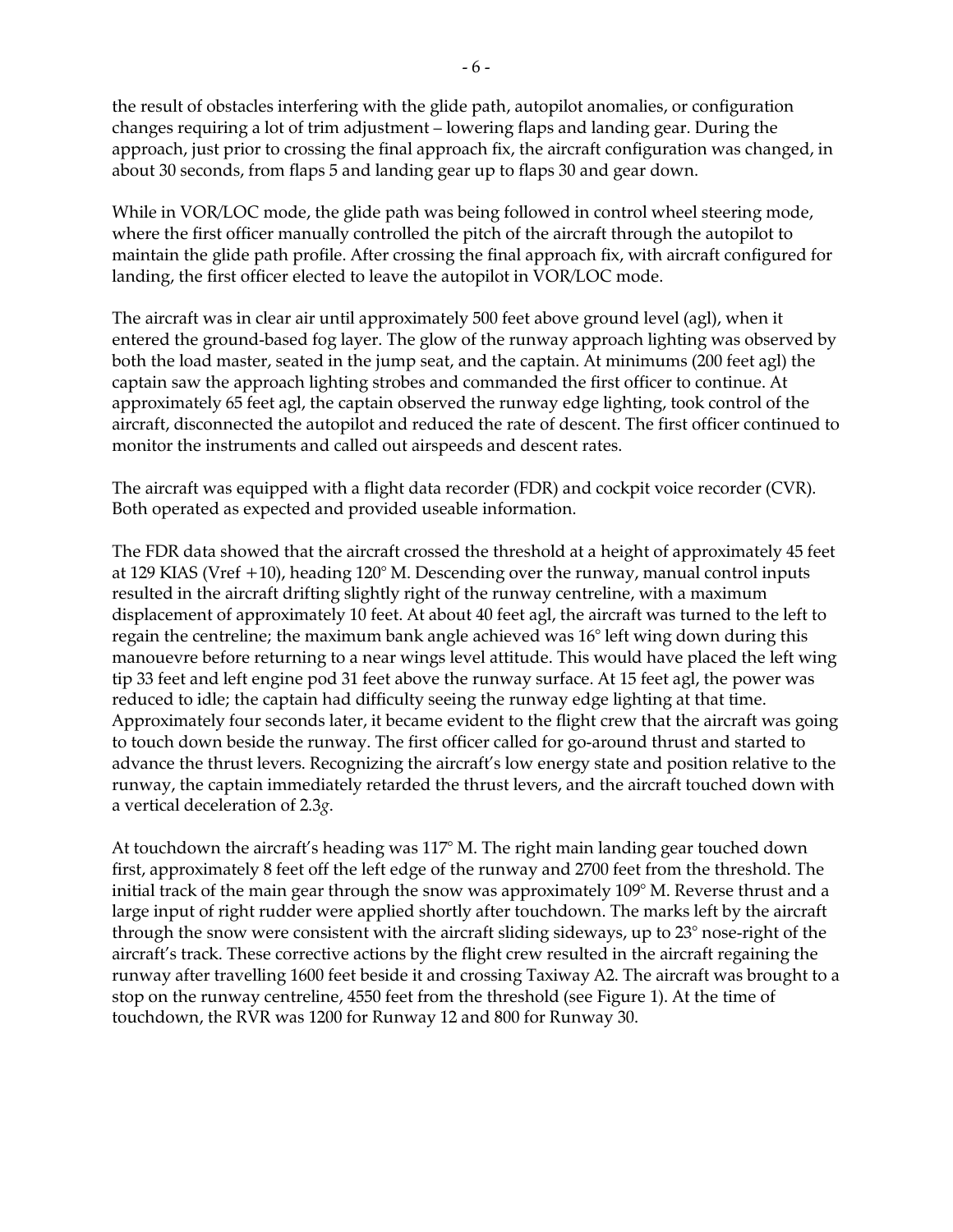

**Figure 1**. Overhead view of Runway 12 at CYEG

During the aircraft's rollout beside the runway, the nose gear gravel deflector detached, damaging the electrical/avionics bay doors and structure directly behind it. In addition, there were numerous areas of puncture and denting damage to the underside fuselage skin surface and a large puncture on the keel beam area of the belly just aft of the main gear. The left engine contacted and partially ingested a HOLD sign located on the west side of Taxiway A2 and both engines ingested grass and dirt.

Aircraft rescue and firefighting (ARFF) personnel responded to the crash alarm from the tower and began making their way out to the aircraft at 0545. Visibility was described as anywhere from 100 to 300 feet, and their progress was impeded by the fog. The first ARFF vehicle arrived at the aircraft with the assistance of forward-looking infrared camera equipment, four minutes after the alarm was activated.

Runway 12 at CYEG is 10 200 feet long and equipped with the required lighting and markings for a Category 1 ILS runway, in accordance with Transport Canada TP 312E. The lighting system comprised white parallel runway edge lights, green threshold lights, red runway end lights, 1000 feet of sequenced flashing approach lights, and 1400 feet of white runway alignment indicator lights. This system was described as a simplified short approach lighting system with runway alignment lights (SSALR). It has five intensity settings.

Appendix A shows the differences between Category l and Category ll approaches and runway lighting systems. The only difference in the approach phase is the lower decision height for a Category ll approach. The main difference between the two is the approach and runway lighting requirements. It is clear from Appendix A that the lighting required for a Category ll approach is far superior to that required for a Category l approach. In particular, the approach lighting is massive and two-dimensional, allowing a pilot to more easily keep the aircraft wings level and clearly determine the centre of the approach path. As well, the first 3000 feet of the runway has a two-dimensional lighting system, with centreline and touchdown zone lighting in addition to the runway edge lights.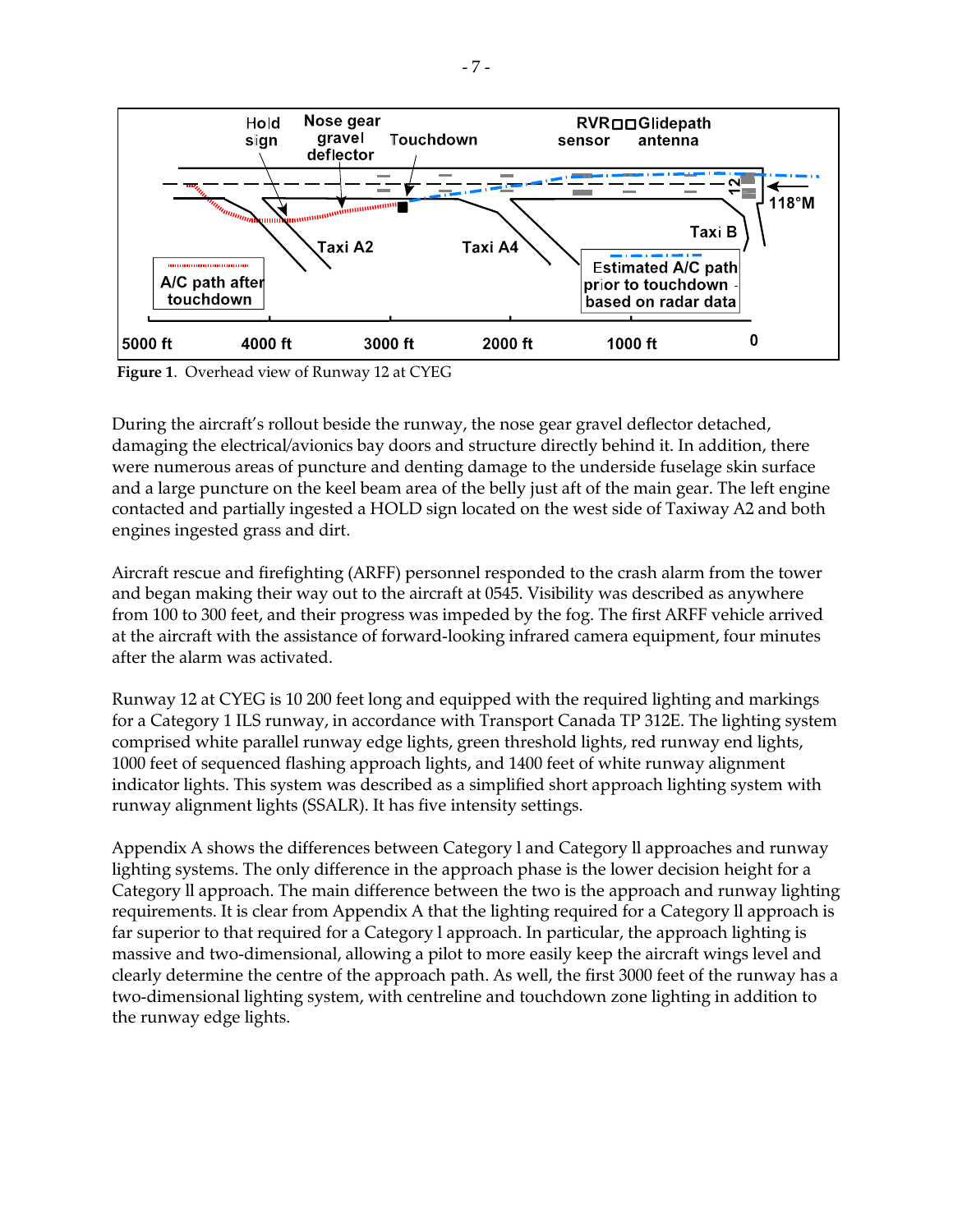Canadian regulations permit Category l approaches to be conducted in weather conditions equivalent to or lower than Category ll landing minima. However, the air and ground equipment requirements, procedural requirements and crew requirements for conducting Category II approaches are much more stringent.<sup>8</sup>

To the flight crew, after the aircraft stopped on the runway, the runway edge lighting did not appear bright enough for light setting 5. The light setting for a given runway is not recorded; however, information gathered during the investigation supports the conclusion that most probably the lights were on setting 5 for the approach and landing, and for a time after the occurrence to facilitate ARFF and airport vehicle movements to and from the aircraft.

Maintaining airport lighting brightness or conspicuousness is achieved by ensuring that the power generating equipment is producing the necessary power, that the circuit that delivers the power is in good condition, and that the lights are operable and clear of contamination. The runway lighting system is maintained by the Edmonton Regional Airport Authority (ERAA). Inspection records showed that the visual aid facilities were being monitored and maintained on a scheduled basis. These facilities included the actual lights and support structures, as well as lighting circuits and power generation equipment. A Transport Canada inspection of the approach and runway edge lighting for Runway 12 was completed on 15 January 2004, and the lighting conformed to the applicable standards in TP 312; however, there were no Transport Canada standards with which to compare the lighting circuit and power generation measurements. The investigation used *Federal Aviation Administration Advisory Circular 150/5340–26* to obtain examples of suggested maintenance practices and equipment tolerances for comparison.

An independent audit organized by the ERAA determined that the visual aid facilities were being maintained to industry standards. A TSB Engineering Branch test, performed on 15 June 2004, showed that the runway edge lights for Runway 12 were producing the required lighting intensity for light setting 5. Two runway edge lights tested were not aligned to within  $\frac{1}{2}$ ° of the runway direction as stipulated in TP 312. The effect on overall luminosity caused by this misalignment is unknown.

Post-occurrence inspection of the glide path and localizer antennas and equipment rooms indicated that all systems were operational with no faults found or indicated at any time during the approach or after touchdown. TSB investigators viewed the antennas and equipment rooms approximately two hours after the occurrence and no anomalies were noted.

On 27 February 2004, NAV CANADA conducted a flight inspection for the ILS Runway 12 at CYEG. The report concluded that the ILS (both localizer and glide path) was within tolerances as described by International Civil Aviation Organization standards. The maximum localizer deviation recorded at minimums (200 feet agl, 0.55 nautical miles from the threshold) was 7uA (micro amps), which equated to 21.3 feet to the left of centreline.

<sup>8</sup> Details on Category ll requirements are contained in *Canadian Aviation Regulations*, Subsection 602.128, Landing Minima, and the *Manual of All Weather Operations* (categories ll and lll) (TP 1490E).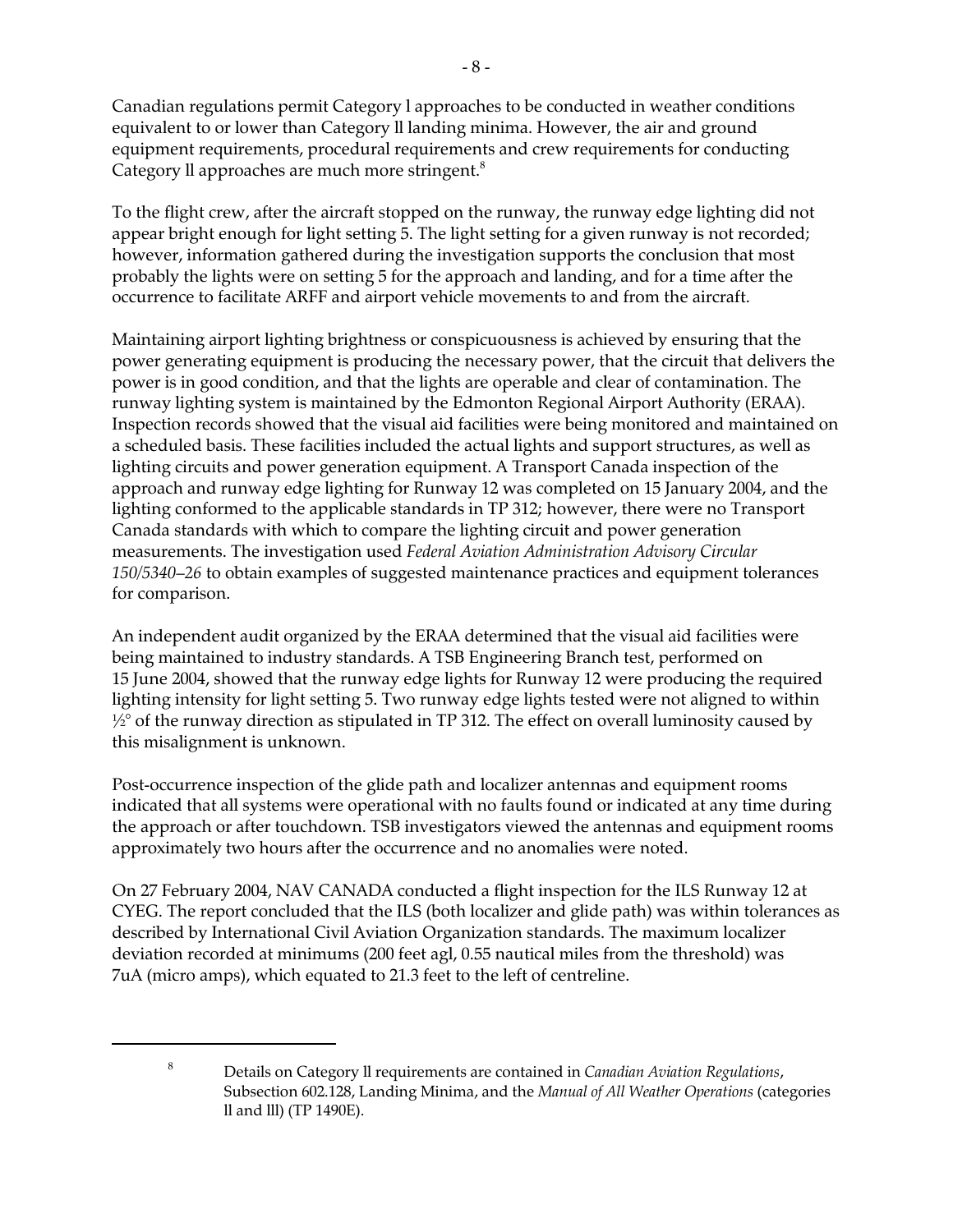## *Analysis*

All aircraft systems, airport equipment and NAV CANADA facilities were operating as designed and fully functional at the time of the occurrence. The analysis will focus on reasons why visual references were lost at a critical time in the approach and the risks associated with conducting approaches in 1200 RVR visibility to a Category I runway.

The exact position of the aircraft relative to the runway centreline after crossing the threshold could not be determined. The derived position from the TSB Engineering Laboratory report indicates that the aircraft was displaced to the right of centreline to some degree, most likely as a result of pilot input after autopilot disconnect. The use of the VOR/LOC mode for the approach did not have an effect on the stability of the approach or the eventual location of the aircraft while over the runway. However, the VOR/LOC mode does not have some of the safety enhancements that the autopilot can provide in AUTO APP mode while the aircraft is operated in close proximity to the ground.

The captain visually acquired the runway environment and continued the approach. Initially, the high intensity strobes of the approach lighting were observed, prior to and at minimums, followed by the runway edge lighting. During the flare, the aircraft travelled toward an area of decreasing visibility with only runway edge lights for reference, and the lights did not provide enough visual guidance. Another indication of the quality of the visual reference was the large 16° left bank angle established by the captain while the aircraft was only 40 feet above the runway and the hard 2.3*g* touchdown.

The flight crew found the runway lights hard to see and dimly lit after the aircraft was brought to a stop. Given that the power generation equipment and the lighting circuit met industry and manufacturer standards, it is most likely that the runway edge lights and the approach lights were producing the required amount of luminance. The dimness observed by the flight crew could be attributed to the thickness of the fog, which the ARFF personnel responding to the scene described as giving a visibility of only 100 to 300 feet.

The crew members had been awake for almost all of the 24 hours before the time of the occurrence, and these long periods of wakefulness could have produced some degradation in their performance. It could not be determined to what degree fatigue played a role in the occurrence; however, degradation of a commercial flight crew's performance is a significant risk to the safety of flight operations.

The First Air *Operations Manual*, Section 4.1.3.3, allowed the flight crew to reset their duty day if they were provided an opportunity to obtain not less than eight consecutive hours of sleep. This policy did not address the requirement that the flight crew get sufficient restorative sleep. Moreover, it did not address the requirement that the flight crew get the amount of sleep needed to shift circadian rhythms enough to allow effective performance during a night shift. Transport Canada regulations concerning flight duty time limitations and rest periods do not address these requirements for effective performance.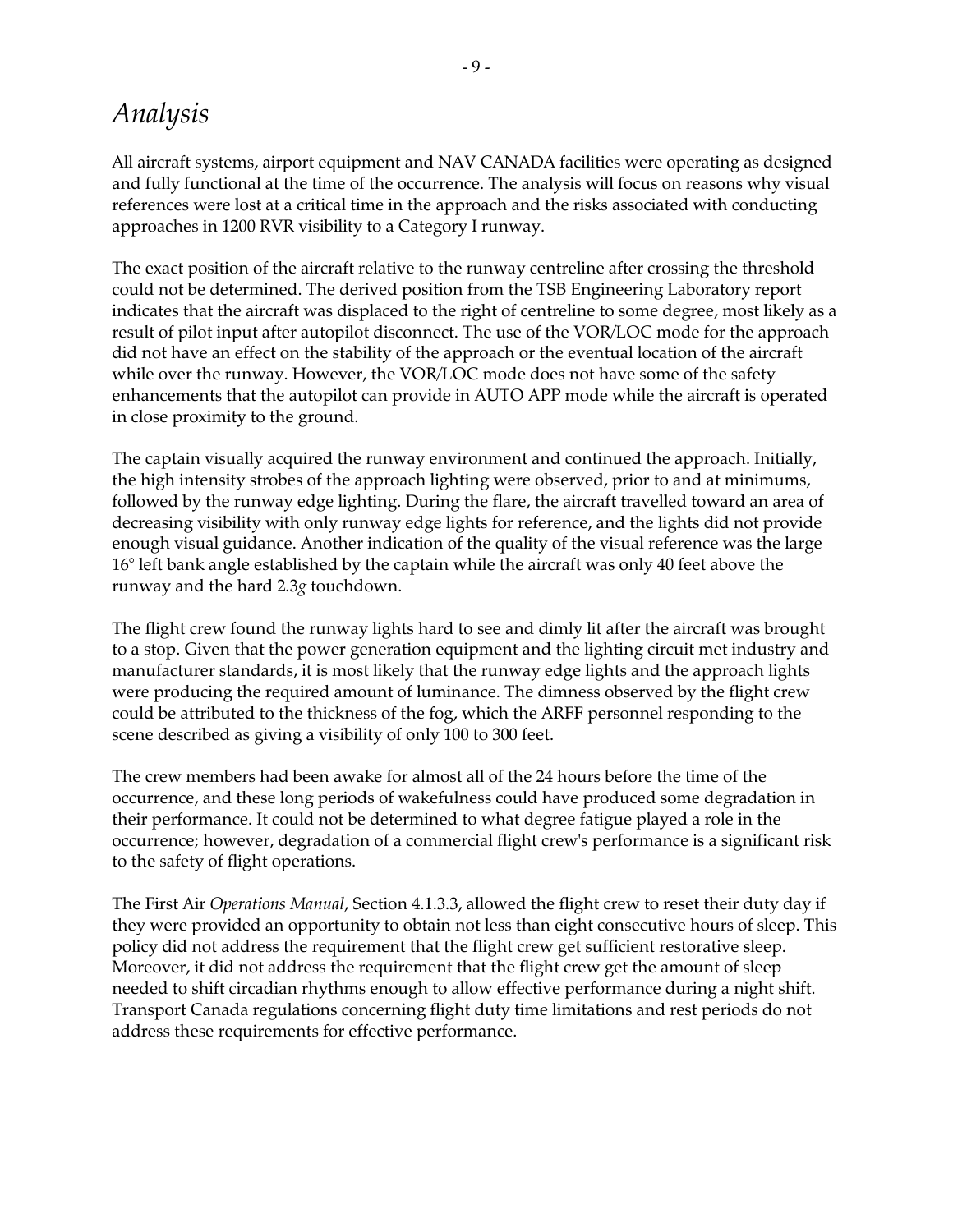The crew members did not use the First Air SOP for the PMA approach. However, they did use a SOP that they were both familiar with, and crew coordination was maintained throughout the approach. The non-adherence to their company's SOPs could not be shown as contributing to the incident. When the unexpected runway excursion occurred, the first officer reacted instinctively, calling for a go-around and to start to advance the thrust levers, contrary to the First Air SOPs. This breakdown in crew coordination did not contribute to the incident when the captain, who had control of the aircraft, promptly retarded the thrust levers.

The following TSB Engineering Branch reports were completed.

LP 026/2004 – FDR/CVR Analysis LP 043/2004 – Autopilot/Navigation Instruments LP 054/2004 – Runway Edge Lighting

These reports are available from the Transportation Safety Board of Canada upon request.

# *Finding as to Causes and Contributing Factors*

1. With deteriorating visibility and only runway edge lighting for guidance, the captain was unable to manoeuvre the aircraft to stay within the confines of the runway.

## *Findings as to Risk*

- 1. Canadian regulations permit Category I approaches to be conducted in weather conditions equivalent to or lower than Category II landing minima without the benefit of the operating requirements applicable to Category II approaches – in this occurrence, the lack of adequate runway lighting.
- 2. The approach was conducted in the VOR/LOC mode rather than the AUTO/APP mode, which disabled the desensitizing feature of the autopilot while tracking the localizer.
- 3. Neither the *Canadian Aviation Regulations* nor the First Air *Operations Manual* provides sufficient defences concerning the scheduling of crew duty periods so that extended periods of wakefulness, lack of restorative sleep and rapid changes in crew shift times do not unduly affect crew performance.

# *Other Finding*

1. The flight crew members were not using the First Air SOP for PMA approaches.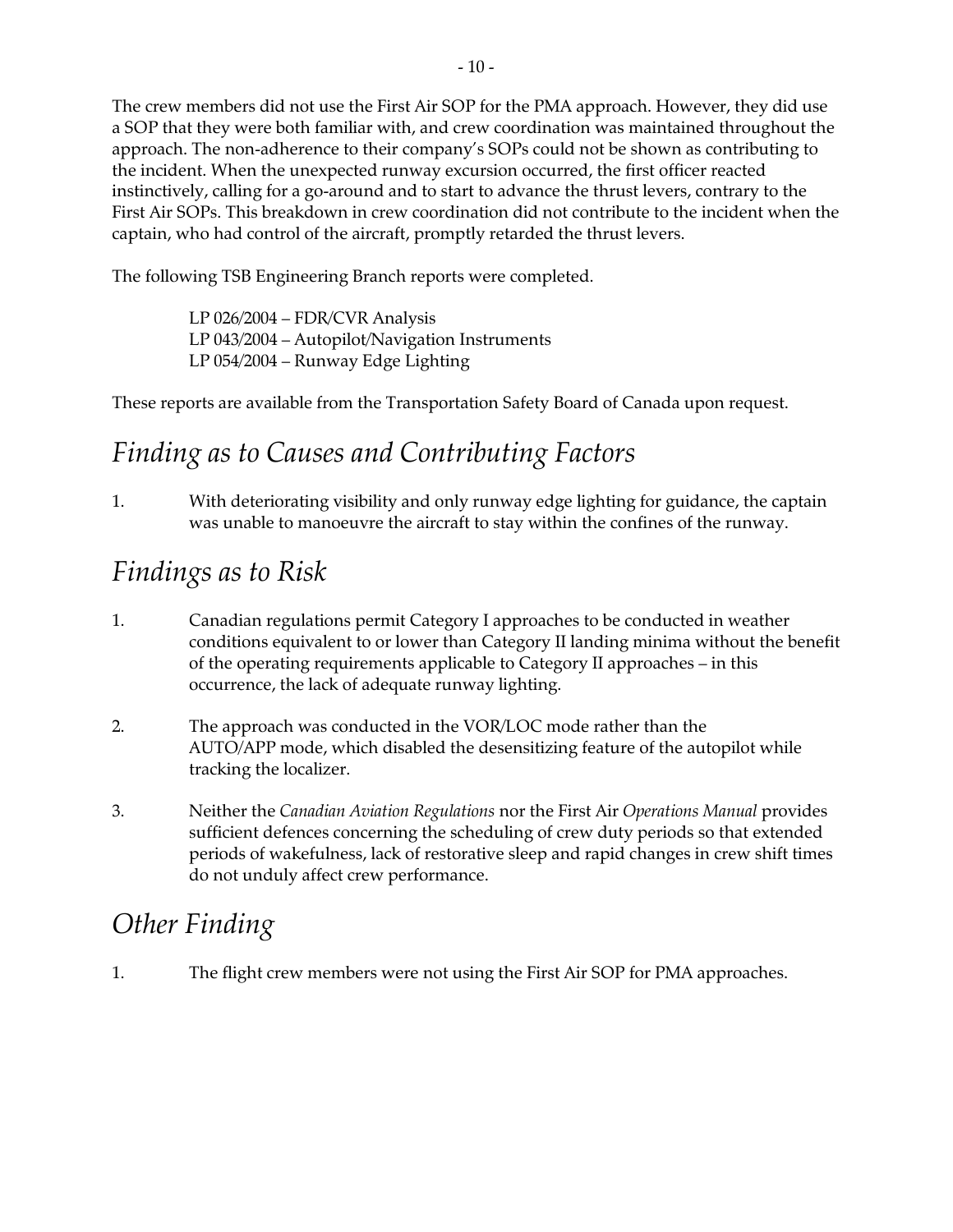### *Safety Action Taken*

### *Transport Canada*

In the past, the TSB has identified the safety deficiencies associated with conducting approaches in low visibilities. The TSB investigated a landing accident in Fredericton, where the weather at the time of the accident was as follows: vertical visibility 100 feet obscured, horizontal visibility  $\frac{1}{8}$  mile in fog, and runway visual range 1200 feet. On 20 May 1999, the TSB issued report A97H0011. The following is an excerpt from that report:

As demonstrated by this accident, however, Canadian regulations permit Category I approaches to be conducted in weather conditions equivalent to or lower than Category II landing minima without the benefit of the operating requirements applicable to Category II approaches. Therefore, to reduce the risk of accidents in poor weather during the approach and landing phases of flight, the Board recommends that:

The Department of Transport reassess Category I approach and landing criteria (re-aligning weather minima with operating requirements) to ensure a level of safety consistent with Category II criteria.

A99–05

[See Appendix A to this report for differences between Category I and category II approaches.]

Changes to the *Canadian Aviation Regulations*, as proposed by Transport Canada, to improve the safety of runway approaches in poor visibility, were published in the *Canada Gazette*, Part l, on 20 November 2004, with a 30-day public comment period. After consideration of the comments, the regulations will be finalized and published in the *Canada Gazette*, Part ll. The regulations will help harmonize Canadian regulations with international standards and will respond to recommendations from the TSB.

On 18 May 2004, the TSB issued Safety Information Letter (A040029) to Transport Canada, informing the department that an appropriate standard for ongoing preventative maintenance practices of airport visual aid facilities is not in place. Transport Canada responded to the information letter on 06 July 2004, stating that the current TP 312 standard provides sufficient direction to airport operators on maintenance standards.

### *Bradley Air Services Ltd. (First Air)*

First Air has changed the schedule for the mining charter, and it is now conducted during the day, eliminating the requirement for flight crews to switch from day flying to night flying within the schedule.

First Air has promulgated changes to the low visibility SOPs and PMA SOPs for B–737 aircraft operations. Within these changes is the requirement that the autopilot, if it is to be engaged below decision height, must be in AUTO/APP mode.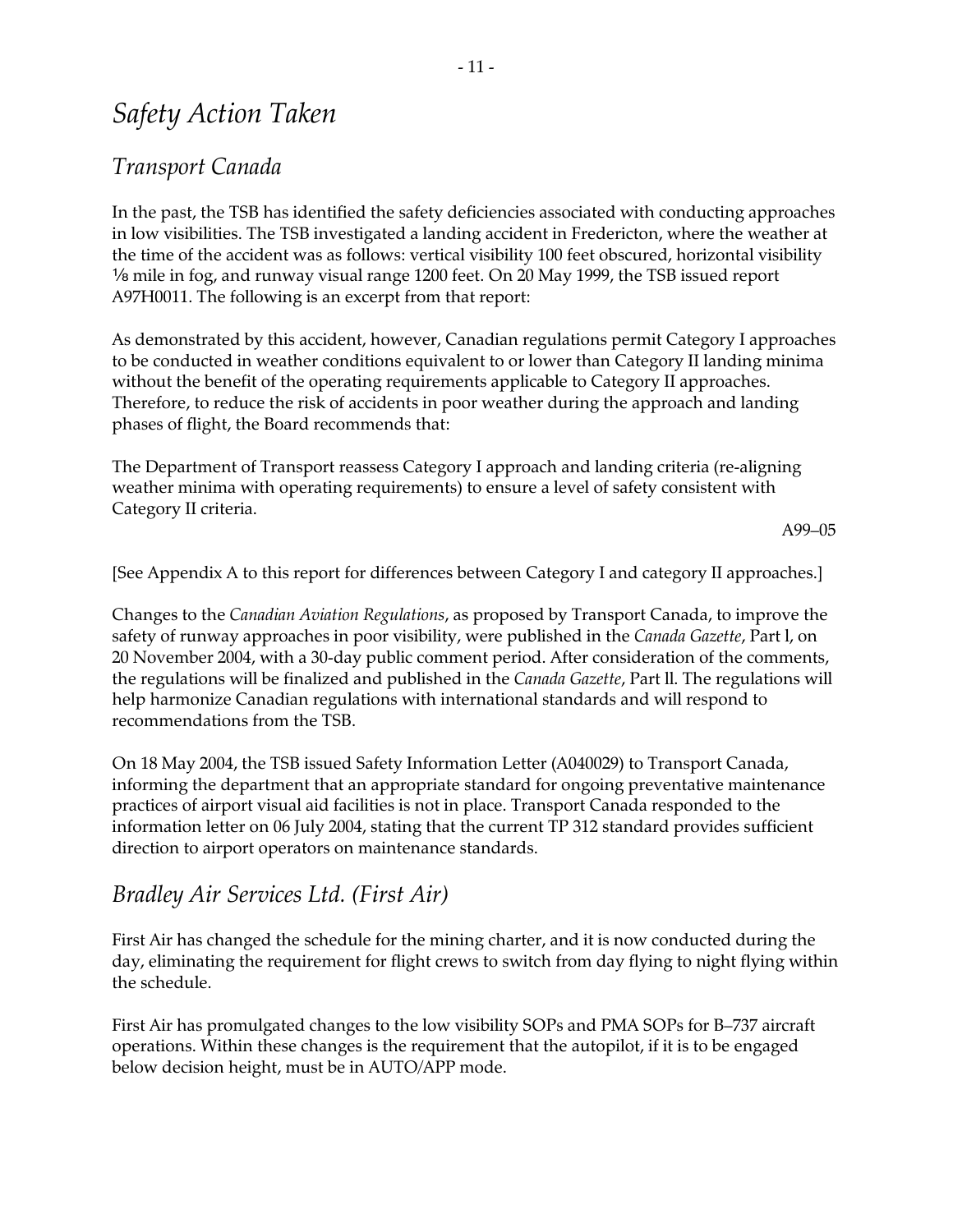*This report concludes the Transportation Safety Board's investigation into this occurrence. Consequently, the Board authorized the release of this report on 17 May 2005.*